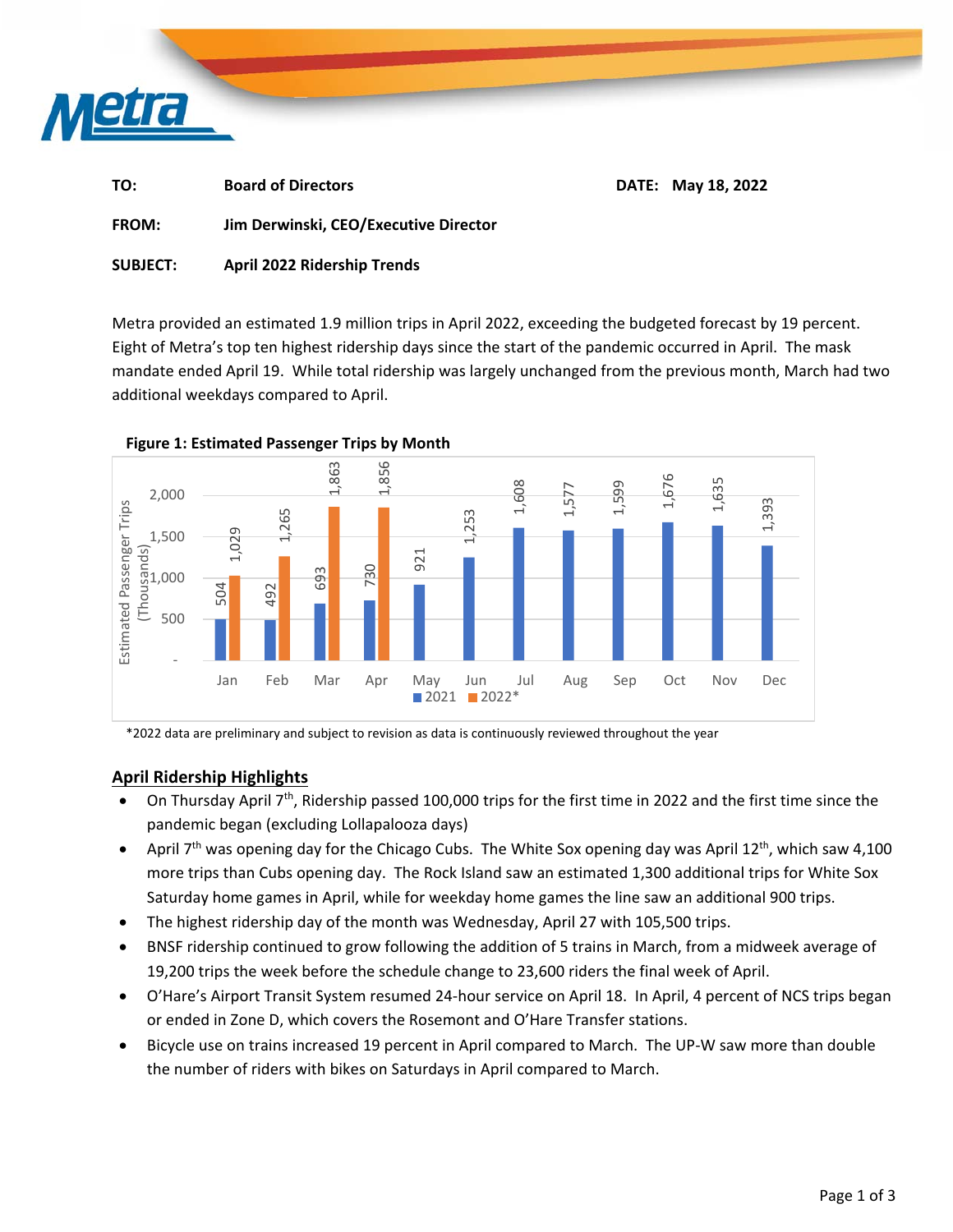## **Ridership by Line**

The Metra Electric was Metra's second highest ridership line in April, followed by the UP‐NW, with the ME increasing its ridership by 3 percent. The NCS saw the highest percentage growth at 4 percent. The ME, NCS, UP‐N, and UP‐W have all seen at least four consecutive months of growth. The Heritage Corridor and NCS are carrying over four times as many riders as they did in April 2021.

Effective April 25, the UP‐NW added 21 trains to its weekday schedule. Four trains were removed from the weekday UP‐N schedule. There were no other schedule changes.





\*2022 data are preliminary and subject to revision as data is continuously reviewed throughout the year

## **Special Events**

There was no special event service in April.



#### **Figure 3: Metra Average Weekday Ridership**